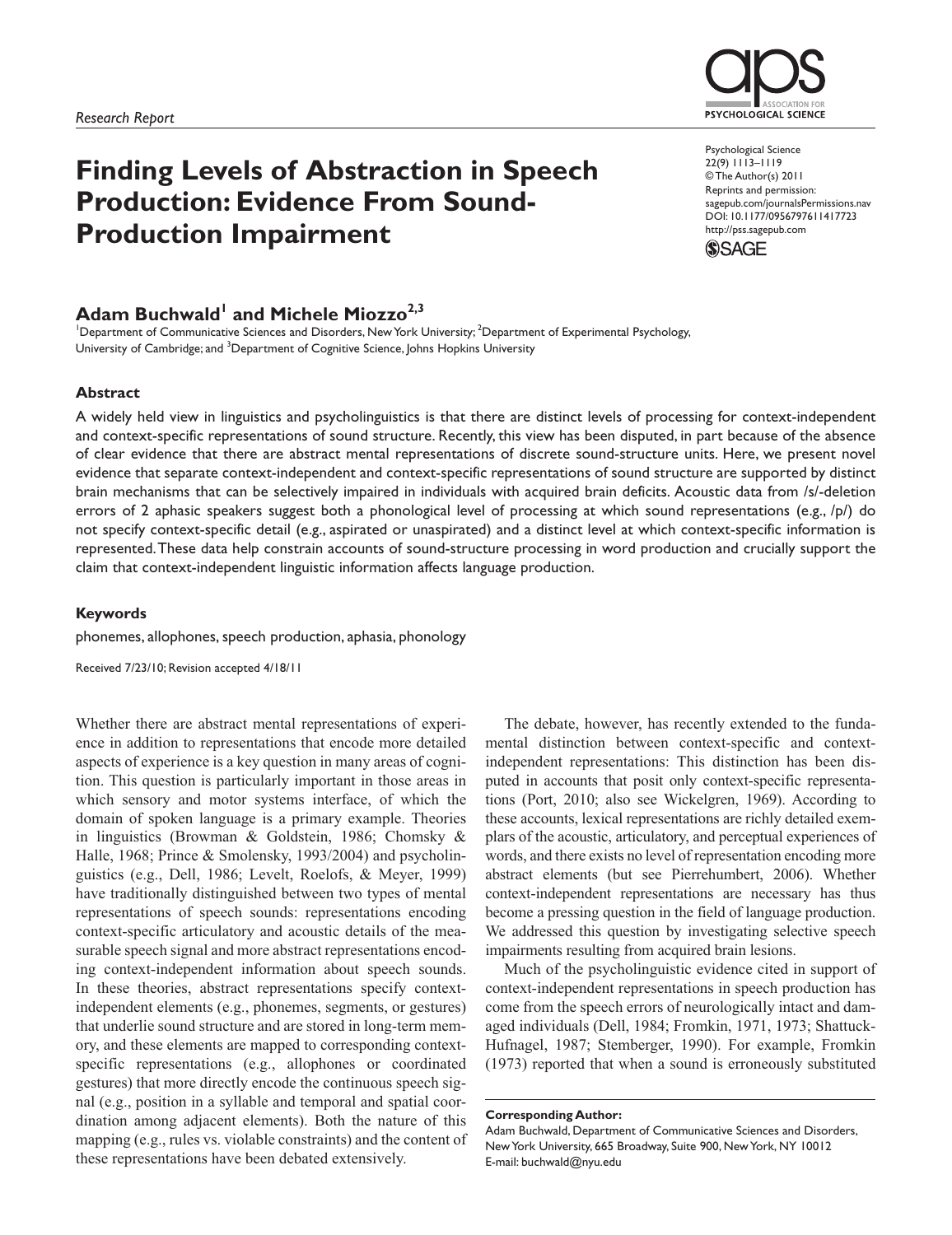or exchanged for another sound, it takes on the contextspecific properties corresponding to the new context; this result has been explained by claiming that the error occurs at a level of context-independent units that are mapped to contextspecific representations only after the error occurs. However, recent data resulting from the widespread use of acoustic and articulatory measures show that many speech errors are best described as combinations of motor units corresponding to the target and error sounds, rather than as complete errors (e.g., Hardcastle & Edwards, 1992; Mowrey & MacKay, 1990; Pouplier & Hardcastle, 2005). These data revealing partial errors are consistent with theories eschewing abstract representations because the errors reflect differences that cannot be described with reference to larger abstract units (e.g., phonemes); such data therefore underscore the relevance of analyses based on instrumental measures rather than transcription.

Studies of acquired language deficits subsequent to brain damage (e.g., aphasia) offer a unique opportunity to investigate whether there are indeed separate levels for processing context-independent and context-specific representations, or

whether such a distinction is unwarranted. Evidence that individuals with an acquired impairment make errors reflecting only one or the other level of processing would support theories that include such a distinction. Accounts that do not assign a level of processing for context-independent representations predict that such individuals will make only errors with context-specific properties.

To test these alternative accounts, we investigated consonant clusters, which are a common source of speech errors for individuals with acquired phonological deficits (Romani & Galluzzi, 2005). In the research we report here, we focused on the speech errors made by D. L. E. and H. F. L., 2 American English speakers with aphasia subsequent to stroke. D. L. E. and H. F. L. systematically delete /s/ from onset clusters consisting of /s/ plus a stop, as in *spill*, *still*, and *skill*. The corresponding words without /s/ (*pill*, *till*, and *kill*) begin with the English voiceless stops /p/, /t/, and /k/, and these stops are pronounced with aspiration—that is, their release is accompanied by a burst of air (traditionally indicated as  $[p^h]$ ,  $[t^h]$ , and [k<sup>h</sup>]; Fig. 1a). By contrast, *spill*, *still*, and *skill* contain the



Fig. 1. Predictions of the traditional account of sound-structure processing, according to which there exist separate levels for abstract, context-independent representations and detailed, context-specific representations. In English, context-specific mapping of contextindependent representations results in an aspirated stop with long voice-onset time (VOT) in the case of a word-initial voiceless stop and results in an unaspirated stop with a short VOT in the case of a voiceless stop following word-initial /s/ or a word-initial voiced stop (a). The bar graphs (b) illustrate how the level at which the deletion of a word-initial /s/ (a common speech error in individuals with acquired deficits) occurs would be expected to affect the VOT of an immediately following voiceless stop. If the deletion occurs at a level with context-independent representations, the stop would be expected to be aspirated and to have a VOT significantly longer than that of a word-initial voiced stop. In contrast, if the deletion occurs at a level that does include context-specific detail, the stop would be expected to be unaspirated and to have a VOT significantly shorter than that of a word-initial voiceless stop (predicted significant differences are indicated by asterisks).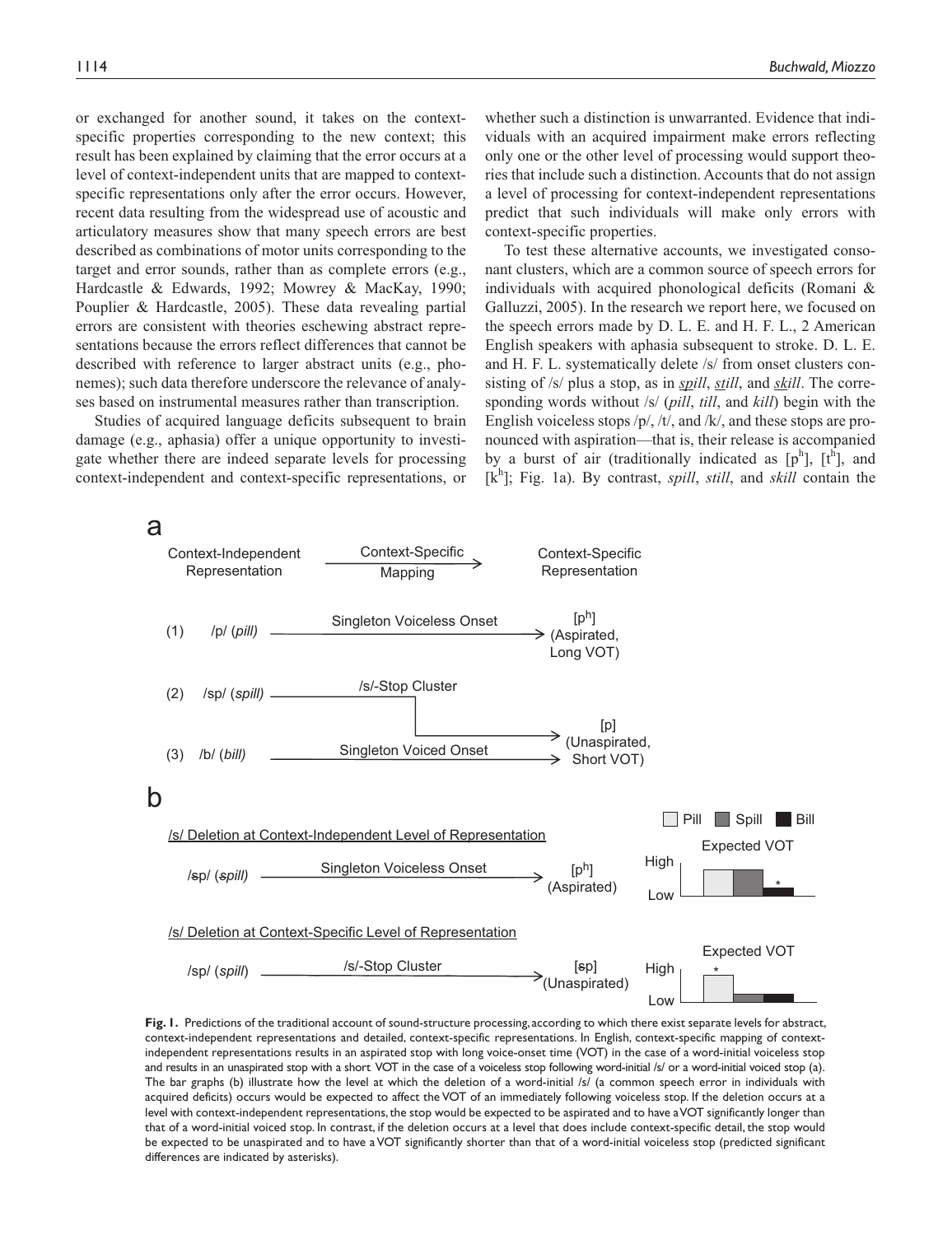unaspirated variant of these consonants, which—all else being equal—are phonetically realized as English voiced stops in word-onset clusters (Klatt, 1975). That is, the stop in *spill* is phonetically equivalent to the /b/ in *bill*. Browman and Goldstein (1986) explained this variation in aspiration of voiceless stop consonants as due to an influence of context on the timing of the glottal gesture associated with voicing and aspiration.

Given a system with context-independent representations at one level and context-specific representations at another, deletion of word-initial /s/ could result in two distinct patterns: If the deletion occurs at a level where context-specific details are not specified (i.e., if the representation of the word is context independent), then the resulting voiceless stop following the /s/ should have the timing associated with aspiration (i.e., the timing used in the case of a word-initial voiceless stop), so that *spill* would be pronounced like *pill*. Alternatively, if the deletion occurs at a level encoding context-specific representations (i.e., if the /s/ is deleted from a representation that includes contextual details), then the timing should be based on the presence of a cluster, and the stop should be unaspirated, as in *bill* (Fig. 1b). However, if speakers represent sounds only with respect to their context-specific (surface) form, all word-initial voiceless stops following a deleted /s/ should be unaspirated, as in *bill*.

We tested these contrasting predictions by using a repetition task to generate /s/-deletion errors and then using acoustic analyses on those tokens to determine whether critical consonants were produced with aspiration. In addition, we used two minimal-pair discrimination tasks to establish that the /s/ deletion errors stemmed from production deficits rather than perceptual deficits.

## **Participants**

D. L. E. (born in 1934) is a left-handed male college graduate and retired CEO. In 2001, he experienced a left middle cerebral artery (MCA) infarct. MRI scans revealed a large lesion extending over posterior-frontal and temporal-parietal cortex, insula, and thalamus. H. F. L. (born in 1950) is a right-handed male who earned a medical doctorate and worked as a radiologist. In 2007, he experienced a left MCA infarct, which left him with right-sided hemiplegia. Each individual was diagnosed with nonfluent aphasia.

The speech of both participants was dysfluent and contained hesitations and pauses, and H. F. L.'s speech was limited to single-word utterances and a few formulas (e.g., "thank you"). D. L. E. and H. F. L. were moderately impaired in tasks routinely administered to assess oral-motor deficits, and each was diagnosed with mild-to-moderate apraxia of speech. Both participants were more impaired in naming a picture than in repeating a picture name spoken to them (D. L. E.: 67% vs. 87% correct, respectively; H. F. L.: 10% vs. 80% correct, respectively), a pattern suggesting impaired lexical access in addition to a deficit affecting postlexical, phonological processing. D. L. E.'s speech errors were most often phonological

errors, that is, errors in which the target and spoken word overlapped in form by at least 50% (e.g., *cannon* → *gannon*). Such errors were the only speech errors produced by H. F. L.

### **Repetition Task**

We used a repetition task to elicit spoken responses from D. L. E. and H. F. L. Words were presented in isolation by the experimenter and were immediately repeated by the participant, and these stimuli and output were recorded. We chose this task because both participants could perform it easily, and it permitted us to directly examine their phonological impairment (rather than their lexical-access impairment). Although our main aim was to investigate /s/-onset words, most of the words presented for repetition were fillers introduced to vary the onsets of the target words.

Two factors conspire in making the /s/ of word onsets consisting of /s/ plus a stop (e.g., *spill*) particularly vulnerable to deletion among individuals with phonological deficits. One factor relates to the common observation that consonant clusters are vulnerable to error in individuals with aphasia. Both of our participants produced consonants less accurately when they occurred in clusters (e.g., *blink*) than when they occurred as singletons (e.g., *link*). For D. L. E., the average accuracy in repeating cluster consonants was 45.1% (533/1,182), and the average accuracy in repeating singletons was 81.4%  $(1,060/1,302)$ ,  $\chi^2(1, N=2,384) = 353.7, p < .0001$ , whereas for H. F. L., the average accuracy in repeating cluster consonants was 52.9% (717/1,356), and the average accuracy in repeating singletons was 81.5% (594/729),  $\chi^2(1, N=2,085) = 165.0, p <$ .0001. The second factor relates to sonority (a correlate of amplitude). A preference for sonority profiles that rise from the onset to the nucleus has been observed both in crosslinguistic patterns and in language-internal frequency (Clements, 1990). In general, onset consonant clusters in which the second consonant is more sonorous than the first (e.g., /sl/) are preferred over those in which the second consonant is less sonorous than the first (e.g., /sp/, /st/, /sk/). Sonority profiles affect error rates in some aphasic patients (Romani & Calabrese, 1998), a finding replicated with our participants. Both participants made fewer errors repeating clusters with rising sonority profiles (i.e., /sl/) than repeating clusters consisting of  $\sqrt{s}$  plus a stop—D. L. E.:  $\chi^2(1, N = 525) = 25.77, p < .0001;$ H. F. L.:  $\chi^2(1, N = 860) = 42.60, p < .0001$  (Fig. 2). Deletion of /s/ was the most common error for both participants in the words included in this analysis.

### **Minimal-Pair Discrimination**

Participants may have deleted onset /s/ in the repetition task because of failures to perceive this sound. To rule out this possibility, we tested our participants' perception of /s/ using minimal-pair discrimination tasks requiring same/different decisions. One task was from the Psycholinguistic Assessments of Language Processing in Aphasia (PALPA; Kay,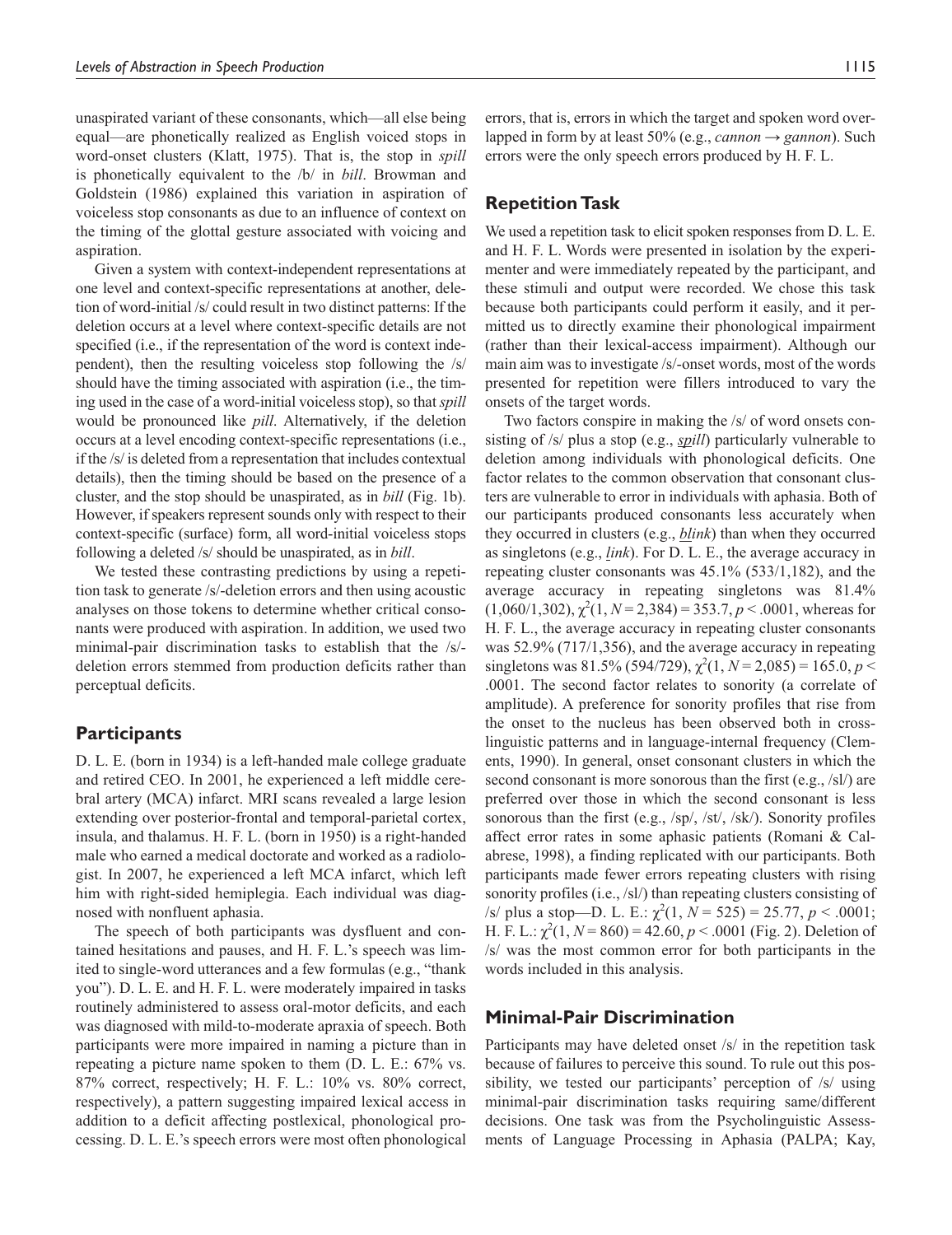

**Fig. 2.** The 2 participants' accuracy in repeating onset clusters with rising sonority (/sl/) and with falling sonority (/s/ plus a stop).

Lesser, & Coltheart, 1992), which involves minimal-pair discrimination of nonwords, not specifically targeting /s/; the other task was developed specifically for this study and required discriminating between words beginning with /s/ plus a stop and their stop-initial counterparts (either voiced, such as *spill* vs. *bill*, or voiceless, such as *spill* vs. *pill*). The results (see Table 1) indicate that both participants' perception of spoken words was intact.

## **Acoustic Analyses of Voice-Onset Times**

To examine the nature of the /s/-deletion errors participants made during the repetition task, we measured the VOT of the word-onset stop consonants. VOT is the duration from the release of the stop constriction to the onset of voicing (Lisker & Abramson, 1964). For unimpaired English speakers, wordinitial voiceless stops  $(\frac{p}{\lambda}, \frac{t}{\lambda})$  are produced with aspiration and long VOTs, whereas word-initial voiced stops  $(\frac{b}{\sqrt{d}}, \frac{d}{g})$ 

are produced without aspiration and with short VOTs (Fig. 1). In words beginning with /s/ plus a stop, the stop is produced without aspiration, and the VOT is similar to that of a wordinitial voiced stop (i.e., the VOT of /p/ in *spill* is similar to the VOT of /b/ in *bill*). Thus, if only surface forms of words (i.e., with context specified) are encoded in the lexicon, the  $/p/$  in *spill* would be pronounced as an unaspirated stop with a relatively short VOT after /s/ deletion. However, as shown in Figure 1, under the traditional view, which includes separate levels for context-independent and context-specific representations, two separate patterns could be observed: A speaker who deletes the /s/ of /sp/ from a representation at the contextindependent level would produce the aspirated stop  $[p^h]$  (long VOT), whereas a speaker who deletes /s/ from a representation at the level encoding context-specific representations would produce the unaspirated stop (short VOT).

We tested these predictions with comparisons within minimal triads (e.g., *spill*, *pill*, *bill*) composed of monosyllabic words that were presented in the repetition task. Each triad consisted of one word beginning with an /s/ plus a stop, one word beginning with a voiceless singleton onset stop, and one word beginning with a voiced singleton onset stop. The words in a triad were not always perfect matches (e.g., *stoop*, *toot*, *dupe*), but they were matched for both the stop's place of articulation and the identity of the following vowel, because a consonant's place of articulation and the height of the following vowel influence VOT in English stops (Klatt, 1975). Words in a triad were never presented in succession. For each token in which /s/ deletion occurred, we compared the VOT of that stop (e.g., of  $|p|$  in *spill*) with the VOTs of the stops in the other (correctly repeated) triad members (e.g., the /p/ in *pill* and /b/ in *bill*). Note that /s/ deletions could lead to real words  $(\textit{spill} \rightarrow \textit{pill})$  or to nonwords ( $\textit{stop} \rightarrow \textit{toop}$ ).

Two independent raters identified /s/ deletions on the basis of acoustic and spectrographic evidence. Only tokens that both raters identified as /s/ deletions were considered for VOT analyses (D. L. E.: *N* = 195; H. F. L.: *N* = 58). We performed onefactor repeated measures analyses of variance (ANOVAs)

**Table 1.** D. L. E.'s and H. F. L.'s Accuracy on Tests Assessing Minimal-Pair Discrimination

|                                                               | D. L. E.                        |                        | H.E.L.                          |                        |  |
|---------------------------------------------------------------|---------------------------------|------------------------|---------------------------------|------------------------|--|
| Task and stimuli                                              | Different trials<br>Same trials |                        | Different trials<br>Same trials |                        |  |
| PALPA Subtest 2                                               | $35/36$ (z = -0.69)             | $36/36$ ( $z = 0.45$ ) | $36/36$ ( $z = 0.58$ )          | $36/36$ ( $z = 0.45$ ) |  |
| Minimal-pair discrimination task                              |                                 |                        |                                 |                        |  |
| Pairs involving voiceless initial<br>stops (e.g., spill-pill) | 59/60 (98%)                     | 60/60 (100%)           | 80/81 (99%)                     | 35/36 (98%)            |  |
| Pairs involving voiced initial<br>stops (e.g., spill-bill)    | 58/60 (97%)                     | $49/60^{\circ}$ (82%)  | 80/81 (99%)                     | 32/32 (100%)           |  |

Note: Each cell of this table indicates the number of word pairs correctly identified as being the same or different out of the total number of word pairs presented. For the Psycholinguistic Assessments of Language Processing in Aphasia (PALPA), the table presents *z* scores based on norms from unimpaired participants (Kay, Lesser, & Coltheart, 1992).

a The confusions D. L. E. occasionally made when listening to words like *spill* and *bill* cannot explain his repetition errors, as he did not make production errors of the kind in which *spill* is pronounced like *bill*. Thus, if he had a mild auditory perception deficit, this deficit would not have led to the pattern discussed in the Acoustic Analyses section.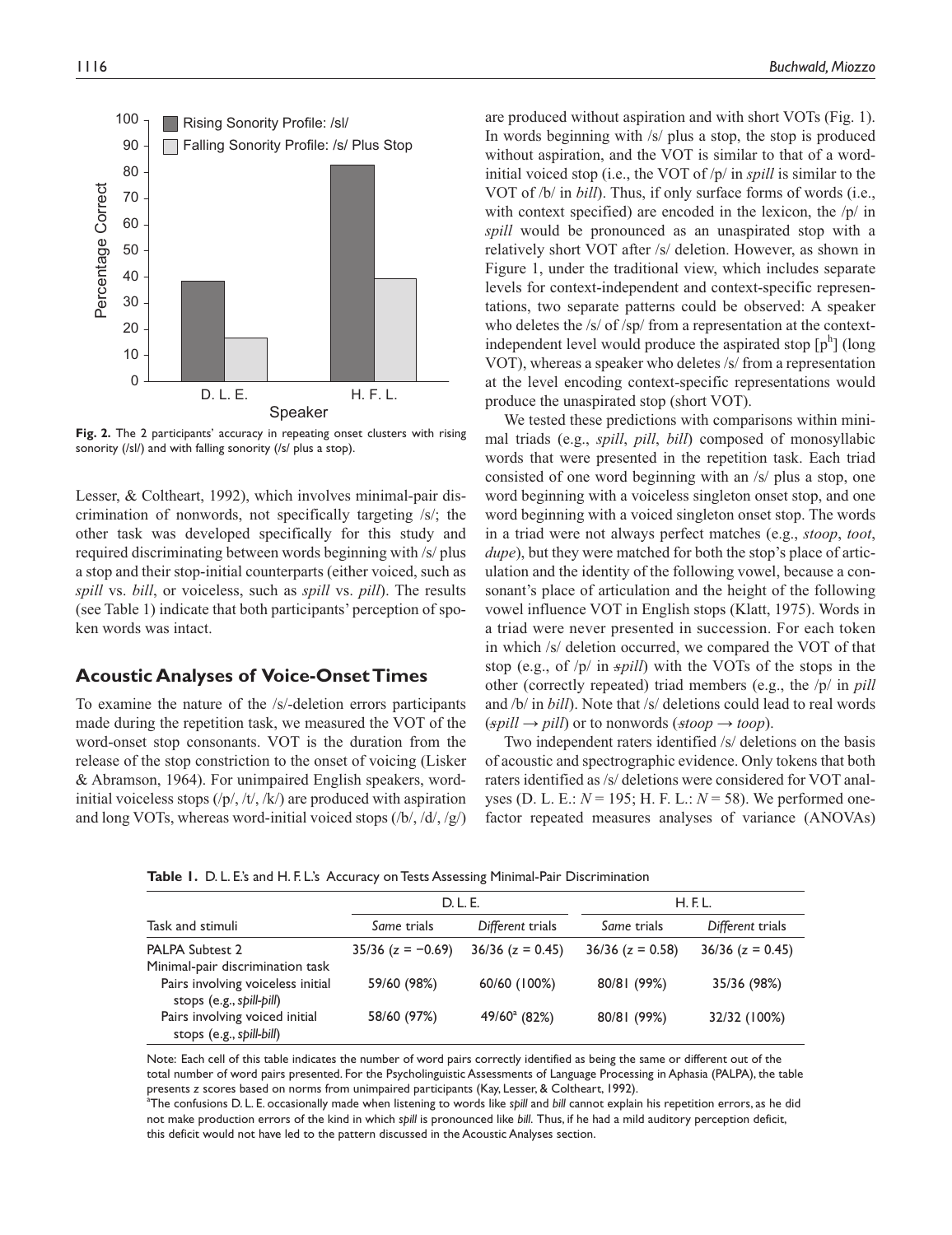| Participant and place |                               | Comparison with correct<br>voiceless stops |                               | Comparison with correct<br>voiced stops |      |
|-----------------------|-------------------------------|--------------------------------------------|-------------------------------|-----------------------------------------|------|
| of articulation       | Analysis of variance          | t test                                     | d                             | t test                                  | d    |
| D. L. E.              |                               |                                            |                               |                                         |      |
| Labial                | $F(2, 140) = 11.48, p < .001$ | $t(70) = -1.53, p = .13$                   | $\overline{\phantom{m}}$      | $t(70) = 2.81, p < .007$                | 0.70 |
| Coronal               | $F(2, 140) = 11.45, p < .001$ | $t(70) = -0.51, p = .61$                   | $\overline{\phantom{m}}$      | $t(70) = 3.51, p < .002$                | 0.61 |
| Velar                 | $F(2, 34) = 10.70, p < .001$  | $t(17) = -1.70, p = .11$                   | $\overbrace{\phantom{13333}}$ | $t(17) = 2.89, p < .01$                 | 0.73 |
| H.E.L.                |                               |                                            |                               |                                         |      |
| Labial                | $F(2, 78) = 323.83, p < .002$ | $t(39) = -21.39, p < .001$                 | 3.79                          | $t(39) = -0.51, p = .61$                |      |
| Coronal               | $F(2, 32) = 82.52, p < .001$  | $t(16) = 8.75, p < .001$                   | 3.44                          | $t(16) = 1.26, p = .22$                 |      |

**Table 2.** Results of Voice-Onset Time Analyses Comparing Stops in Utterances With /s/-Deletion Errors With Stops in Utterances Correctly Pronounced With Singleton Stop Onsets

with VOT as the dependent variable and onset type (error onset vs. correct voiceless onset vs. correct voiced onset) as the independent variable. Separate ANOVAs were conducted for each participant and each place of articulation (labial: /sp/, /p/, /b/; coronal: /st/, /t/, /d/; velar: /sk/, /k/, /g/). H. F. L. could not regularly produce singleton velars or /sk/ clusters, so they were not included in his tests. Each ANOVA yielded a significant result (see Table 2) that we further explored with paired *t* tests comparing VOT of error onsets with (a) VOT of correct voiceless onsets and (b) VOT of correct voiced onsets. The VOT data showed different patterns for the 2 participants: D. L. E.'s stops in words with /s/ deletions were similar to his aspirated correct voiceless stops (and significantly longer than his unaspirated correct voiced stops), whereas H. F. L.'s stops in words with /s/ deletions were similar to his unaspirated correct voiced stops (and significantly shorter than his aspirated correct voiceless stops; see Fig. 3). Post hoc analyses revealed similar patterns irrespective of whether deletions led to real words ( $\text{spill} \rightarrow \text{pill}$ ) or nonwords ( $\text{stop} \rightarrow \text{loop}$ ; see Table 3).

We also compared the VOT of the stops in accurately produced /s/-onset clusters with the VOT of the stops in /s/ deletions and with the VOT of singleton voiced onset stops (e.g., *spill* vs. –*spill* vs. *bill*). This was possible only for H. F. L., who, unlike D. L. E., produced a sufficient number of correct /s/-stop onsets to permit this comparison. The VOT of the stops in correctly produced clusters (labial:  $M = 12.34$  ms,  $SD = 5.70$ ; coronal:  $M = 27.99$  ms,  $SD = 5.40$ ) did not differ significantly from the VOT in clusters with deleted /s/ (see Fig. 3) or the VOT of correctly repeated singleton voiced stops (see Fig. 3; all  $t s > 1$ ). These data confirm that H. F. L.'s stops were not produced differently when the /s/ was deleted (e.g., –*spill*) than when it was correctly produced (e.g., *spill*) or when the stop was a correctly repeated voiced singleton (e.g., *bill*).

## **Discussion**

The stops that surfaced in D. L. E.'s deletion errors were produced in a way similar to that of his word-initial voiceless aspirated stops  $([p^h], [t^h], [k^h])$ , whereas the stops that surfaced in H. F. L.'s deletion errors were produced without aspiration

(like  $/b$ ,  $/d$ , and  $/g$ ). Given that a stop immediately following a word-initial /s/ typically surfaces without aspiration, D. L. E.'s deletion errors occur at a point in the production system where representations of sound structure contain context-independent elements, whereas H. F. L.'s errors occur at a point where representations encode context-specific detail. For each individual, the same patterns were obtained for each place of articulation. This result is critical for two reasons. First, the consistency of these patterns renders it unlikely that the errors resulted from difficulty with a particular articulatory sequence.



**Fig. 3.** Voice-onset time (VOT) in the repetition task for D. L. E. and H. F. L. as a function of the onset consonant's place of articulation and target word type. For target words beginning with /s/ plus a stop, only tokens in which the /s/ was deleted are included. The other two target types were words beginning with singleton voiceless and voiced stops. Error bars represent standard errors of the mean. Asterisks denote VOTs significantly different from the VOT for tokens in which the /s/ was deleted, within a given place of articulation (*p* = .05). H. F. L. could not regularly produce singleton velars or /sk/ clusters, so they were not included in his tests. See Table 2 for results of statistical tests.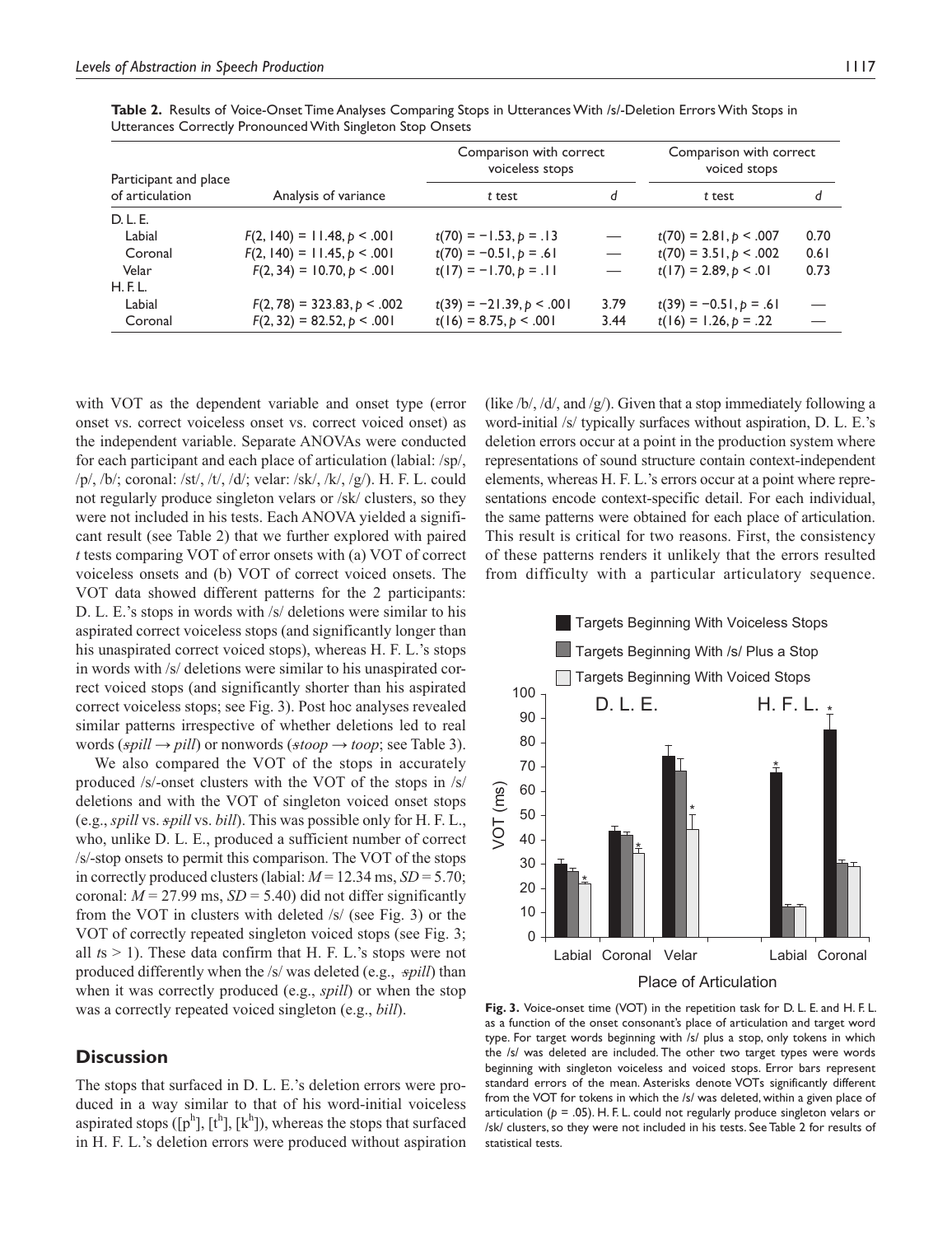| Participant and triad type                             | Voiceless stops            | Voiced stops             |  |  |  |  |
|--------------------------------------------------------|----------------------------|--------------------------|--|--|--|--|
| D. L. E.                                               |                            |                          |  |  |  |  |
| /s/ deletion creates a nonword with<br>voiceless onset | $t(45) = -0.85, p = .41$   | $t(45) = 2.03, p = .05$  |  |  |  |  |
| /s/ deletion creates a nonword with<br>voiced onset    | $t(38) = -1.08, p = .29$   | $t(38) = 3.01, p = .006$ |  |  |  |  |
| H.E.L.                                                 |                            |                          |  |  |  |  |
| /s/ deletion creates a nonword with<br>voiceless onset | $t(13) = -9.42, p < .001$  | $t(13) = 0.67, p = .55$  |  |  |  |  |
| /s/ deletion creates a nonword with<br>voiced onset    | $t(14) = -13.31, p < .001$ | $t(14) = 1.47, p = .17$  |  |  |  |  |

**Table 3.** Results of Voice-Onset Time Analyses Comparing Stops in Utterances With /s/- Deletion Errors With Stops in Utterances With Correctly Pronounced Singleton Stop Onsets, Restricting the Analyses to Target Words in Which /s/ Deletion Creates Nonwords

Note: Separate analyses were conducted for triads in which an /s/ deletion resulted in a nonword starting with a voiced stop (e.g., *star* became *tar* or \**dar*; *spine* became *pine* or \**bine*) and triads in which an /s/ deletion resulted in a nonword starting with a voiceless stop (e.g., *stoop* became \**toop* or *dupe*; *spite* became \**pite* or *bite*). Asterisks in the examples indicate nonwords resulting from /s/ deletions.

Second, this finding indicates that these mappings among levels of sound-structure processing apply at a level removed from the speech signal (e.g., they affect all stops regardless of place of articulation).

The data reported here are consistent with an account of spoken production containing at least two processing levels that can be selectively impaired by brain damage: one processing stage with context-independent representations of sounds and another with context-specific representations. Issues requiring further research include determining the exact nature of the information in these representations and whether these levels are sequentially related. More broadly, our results suggest that the cognitive system implicated in spoken production is not limited to computing representations that reflect the embodiment of speech (contextspecific articulation and acoustics); this system also processes more abstract elements that are context independent.

Much of the literature suggesting that people have only detailed representations of embodied experience of sound structure (Port, 2010) has focused on findings regarding perception, such as those indicating that memory for spoken words includes articulatory details (Palmeri, Goldinger, & Pisoni, 1993) and that speech perception is facilitated by familiarity with details of a speaker's voice (Nygaard, Sommers, & Pisoni, 1994). The data presented here indicate that both context-independent and context-specific representations of sound structure are computed in speech production. To the degree that speech sound processing relies on (at least some) common cognitive mechanisms for perception and production (e.g., Liberman & Mattingly, 1985), both types of representations may be active in perception as well as production (as argued by Lahiri & Marslen-Wilson, 1991).

#### **Acknowledgments**

We thank Cristina Sanchez, Cettina Chiarelli, and Colleen Herlihy for preparing materials, testing participants, and scoring the data, and Kristina Kmieciak, Katherine Canonico, and Jacqueline Irwin for helping with data analysis. We also thank Brenda Rapp and Sarah

Hawkins for fruitful discussion of the results, and Matt Goldrick and two anonymous reviewers for feedback on this report. Finally, we thank D. L. E. and H. F. L. for their willing participation in the study.

#### **Declaration of Conflicting Interests**

The authors declared that they had no conflicts of interest with respect to their authorship or the publication of this article.

#### **Funding**

This research was supported by National Institutes of Health Grant DC006242.

#### **References**

- Browman, C. P., & Goldstein, L. M. (1986). Towards an articulatory phonology. *Phonology*, *6*, 219–252.
- Chomsky, N., & Halle, M. (1968). *The sound pattern of English*. New York, NY: Harper and Row.
- Clements, G. N. (1990). The role of the sonority cycle in core syllabification. In M. Beckman & J. Kingston (Eds.), *Papers in laboratory phonology 1* (pp. 283–333). Cambridge, England: Cambridge University Press.
- Dell, G. (1984). Representation of serial order in speech: Evidence from the repeated phoneme effect in speech errors. *Journal of Experimental Psychology: Learning, Memory, and Cognition*, *10*, 222–233.
- Dell, G. (1986). A spreading activation theory of retrieval in sentence processing. *Psychological Review*, *93*, 283–321.
- Fromkin, V. (1971). The non-anomalous nature of anomalous utterances. *Language*, *47*, 27–52.
- Fromkin, V. (1973). *Speech errors as linguistic evidence*. The Hague, The Netherlands: Mouton.
- Hardcastle, W. J., & Edwards, S. (1992). EPG-based description of apraxic speech errors. In R. D. Kent (Ed.), *Intelligibility in speech disorders* (pp. 287–328). Amsterdam, The Netherlands: John Benjamins.
- Kay, J., Lesser, R., & Coltheart, M. (1992). *PALPA: Psycholinguistic Assessments of Language Processing in Aphasia*. Hove, England: Erlbaum.